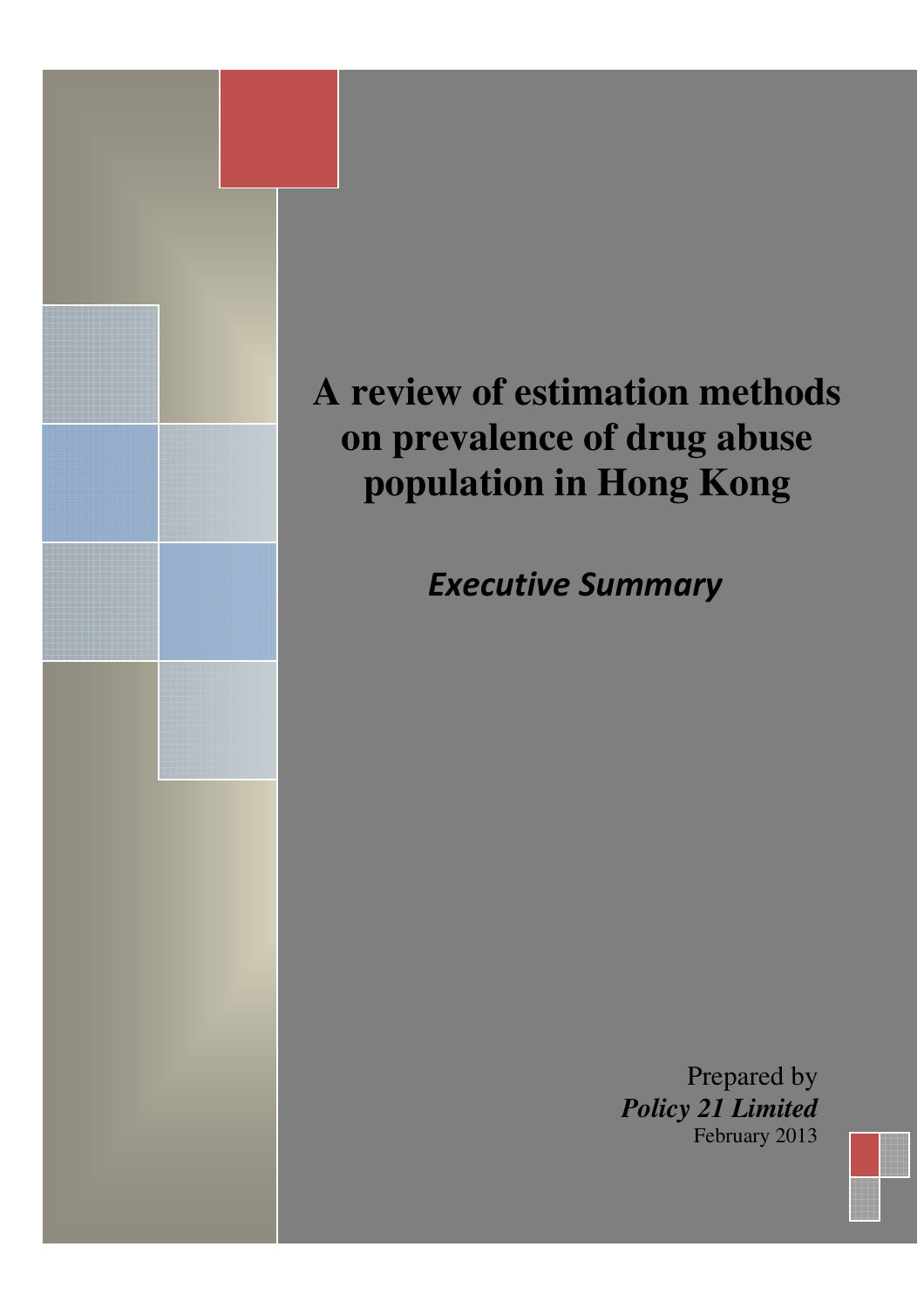1. There is no universally accepted method to accurately measure the size of the drug abuse population in a country or territory. Traditional estimation methods such as territory-wide surveys tend to be inaccurate due to large sampling and possibly underreporting errors.

2. As such, Hong Kong all along adopts a multi-dimensional approach to monitor the local drug abuse situation including drug statistics obtained in the Central Registry of Drug Abuse (CRDA), research studies and student survey. While such approach has proved to be efficient in monitoring the trends of drug abuse, which is crucial for policy formulation, it is unable to produce an accurate measure of the prevalence of drug abuse.

3. Furthermore, there are diverse views on the definition of drug abusers worldwide. As pointed out by researchers, how drug abusers should be defined was closely linked to the purpose of compiling the estimate.

4. The objective of the present study is to recommend a more suitable definition of drug abusers in the context of Hong Kong with reference to international criteria; and to recommend estimation method(s) for estimating the overall and sub-group drug abuse population in Hong Kong.

# **Definition**

5. The intended use of statistics on drug abusers is closely related to how drug abusers should be defined. If the purpose is to assess possible treatment needs, the definition should be related to potential clients of treatment agencies, either now or in the future. If it is to assess demand, and thus the illicit market, for a drug such as heroin, all heroin users should be included, regardless of whether they are likely to seek treatment. Furthermore, if the dominant aim is to suppress all drug use, a definition of drug abusers that includes all types of drug use would be more appropriate. If the emphasis is placed on "harm reduction", the number of drug users should include those who are clients or potential clients for harm reduction intervention programmes.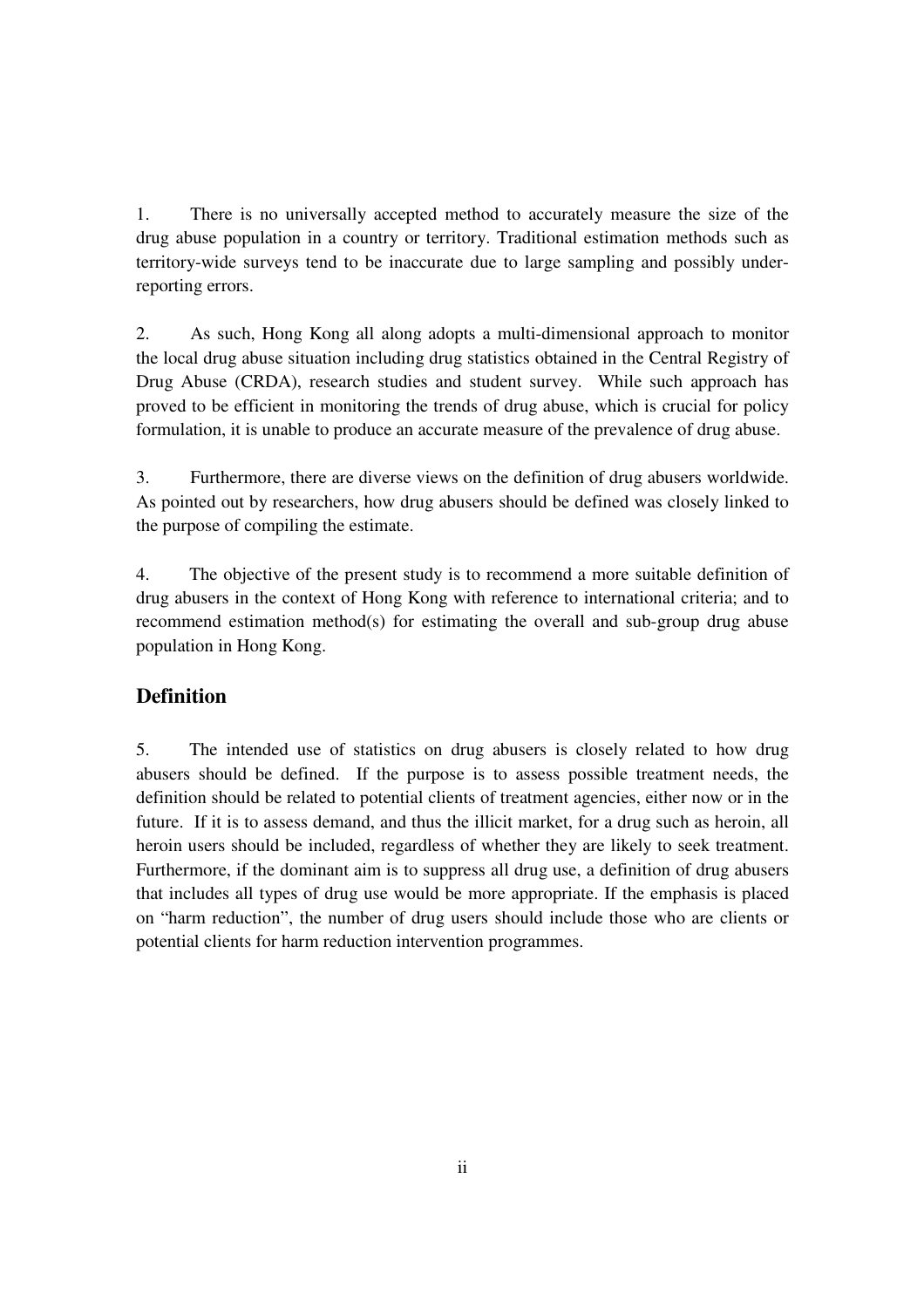#### *Practices in Hong Kong and other countries*

6. In Hong Kong, for the purpose of reporting to CRDA, *"a drug abuser is defined to be a person who has come into contact with a particular agency and is known or suspected to have taken substances during the four weeks before the date of contact, and the substances if taken harm or threaten to harm the physical, mental or social wellbeing of an individual, in doses above or for periods beyond those normally regarded as therapeutic."*

7. In countries like Canada, drugs are considered in the broadest sense to include any substance which is taken to change the way the body and/or mind function, and its continued use is referred to as drug abuse. In the United Kingdom, the definition of drug abuse covers not only illegal drugs but also other drugs the misuse of which is harmful to health. The frequency and length of time in which drugs are used are more relaxed. In USA, drugs cover only the most popular and commonly used drugs and drug abusers normally refer to non-institutional population aged 12 or over taking drugs. It is worth noting that non-medical use of prescription drugs is included as one of the conditions for the classification of drug abuse.

#### *Relevant factors to consider*

8. Recognizing youth drug abuse is a complex problem, the Government has adopted a holistic approach in its anti-drug policy, following a five pronged approach comprising preventive education and publicity, treatment and rehabilitation, legislation and law enforcement, external cooperation and research.

9. It is thus desirable to adopt a definition that covers different categories of drug abusers such that information obtained is useful for planning, policy formulation, programme evaluation and research purposes. Furthermore, due considerations have to be given to the feasibility of "operationalizing" the definitions in data collection and programme implementation, such that respondents in surveys conducted to estimate the prevalence rate of drug abuse are able to answer questions asked, as well as frontline workers responsible are able to report cases to relevant authorities and/or CRDA. Needless to say, such definitions have to be compatible with existing rules and regulations adopted in law enforcement.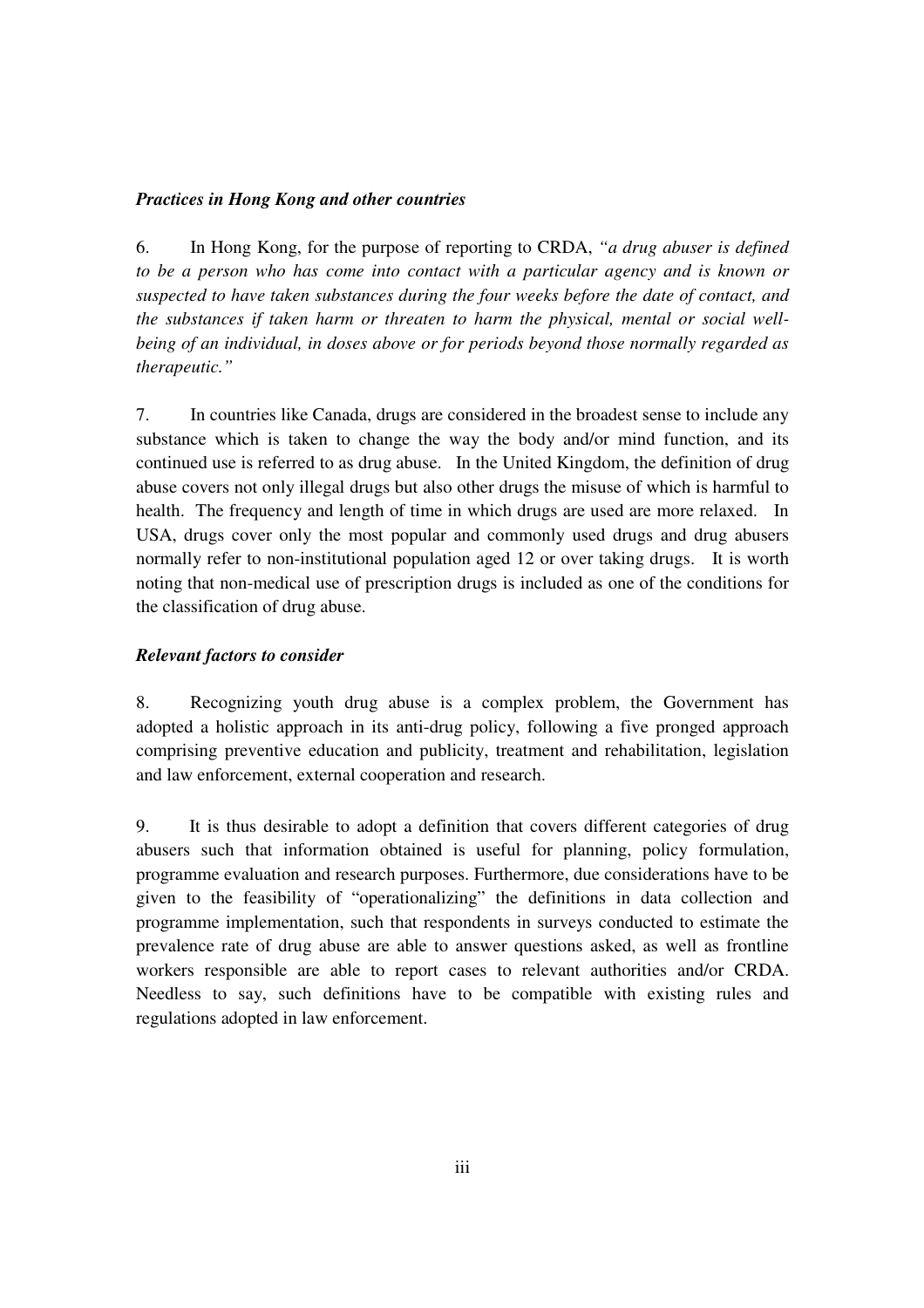#### *Reporting agencies*

10. CRDA data are derived from "institutionally visible" population when they are contacted by the legal, medical or social systems. Any definition adopted should take into account the interests, norms and values of these three systems.

11. There are a number of reporting agencies to the CRDA. Each reporting agency provides different services to different types of drug abusers, following procedures and service criteria applicable to the agency concerned. As recommended in the Report on Review of Central Registry of Drug Abuse, the definitions adopted should be simple enough to be used by all reporting agencies.

## **Proposed changes to the definition of drug abusers**

#### *Overview*

12. Several parameters are relevant in defining drug abusers over a certain period of time, which include the specific substance used, legal status of drugs or substances used, administration method, frequency of use and clinical diagnosis. To evaluate the impact of anti-drug programmes and to plan for the provision of treatment and preventive programmes, it is desirable to adopt a definition that covers different categories of drug abusers.

#### *Specific substances used*

13. *It is recommended that the definition of drugs and substances adopted by CRDA should continue to be adopted.* Given the broad coverage of drugs and substances, some frontline staff may inevitably have difficulties in deciding whether or not the use of certain drugs or substances should be reported or not. To facilitate reporting agencies in reporting data to the CRDA, a list of commonly abused drugs and substances are given to reporting agencies. *As drug abuse patterns change quite often, in response to the availability of new, synthetic drugs, it is recommended that the list should be updated more frequently. In particular, reporting agencies should be encouraged to report the use of drugs or substances that are considered harmful to the physical, mental or social well-being of an individual, including those not shown in the list of commonly abused drugs and substances, especially the nonmedical use of prescription drugs.*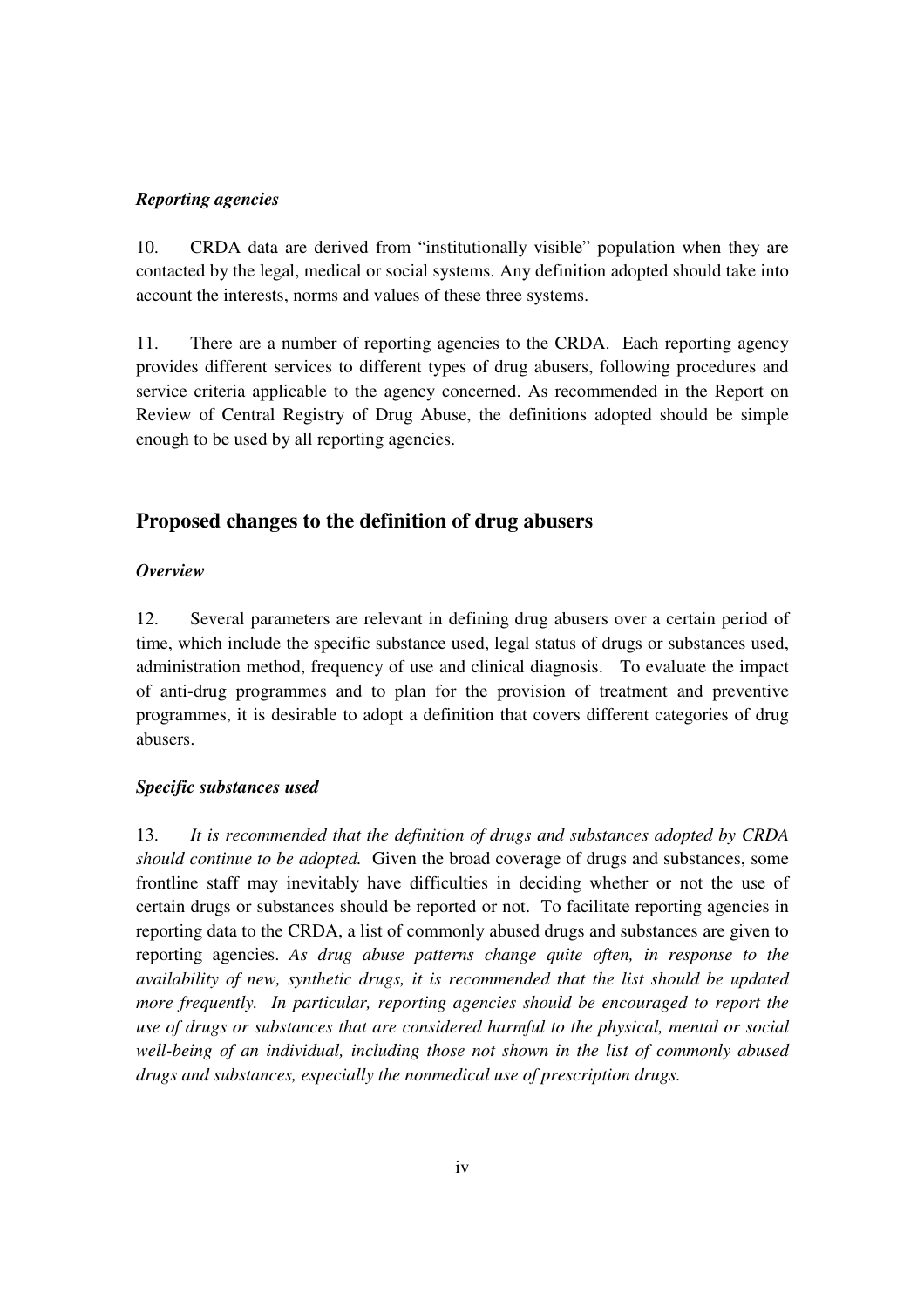#### *Frequency of use*

14. At present, a drug abuser is defined as a person who has come into contact with a particular agency and is known or suspected to have taken substances during the four weeks before the date of contact. The CRDA review in 2001 considered the four-week guideline reasonable to ensure that memories of drug abusers were still fresh to provide accurate details of their drug abuse experience. However, some drug abusers contacted by reporting agencies would only abuse drug in certain times of the year like school holidays and festive seasons. If the reference period of four weeks is strictly applied, the CRDA may not be able to capture drug abusers contacted by reporting agencies in other times of the year (e.g. school days).

15. Indeed, the criteria adopted in the Diagnostic and Statistical Manual of Mental Disorders (DSM) for dependence on or abuse of specific psychotropic substance groups use a reference period of twelve months. In Canada, continued use of drug is referred to as drug abuse when it becomes a problem or when it results in negative consequences for the person using it, with no restriction as to the period of drug use. Nevertheless, in collecting data through telephone interviews on reported abuse of drugs, the reference period of past twelve months prior to enumeration is used. Similar practices are also adopted in countries like UK and USA in collecting drug abuse statistics through surveys of the population.

16. Overall speaking, the current reference period of four weeks should be maintained to ensure comparability of data and more accurate reporting by drug abusers. Indeed, according to the 2001 review, the four-week guideline is not meant to be rigid but "only a reference time frame to ensure data compatibility and the accuracy of the information provided by the drug abusers". For drug abusers who are found to be taking drugs irregularly but persistently, reporting agencies are requested to report such cases to CRDA as well.

17. At the same time, there is a case to explore further how to better capture those who have not, for various reasons, taken drugs during the four-week reference period. One possible direction is to consider adding a new reference period of one year if it is deemed feasible and useful after a thorough assessment. It is noteworthy that CRDA data is collected from 72 reporting agencies of various natures, including welfare organisations, law enforcement departments, drug treatment and rehabilitation centres, educational and healthcare institutions. While some agencies such as drug treatment and rehabilitation centres would ask their clients anyway about their drug abuse pattern beyond the four-week reference period in order to provide appropriate services, some others may find such questions challenging in view of the circumstances of engagement and the attitudes of respondents. More fundamentally, CRDA is intended to shed light on the drug trend across time rather than the exact size of drug abuse population. Unless the limitations of the estimate methods considered by this study can be satisfactorily resolved, a new reference period may not add much value to the current system.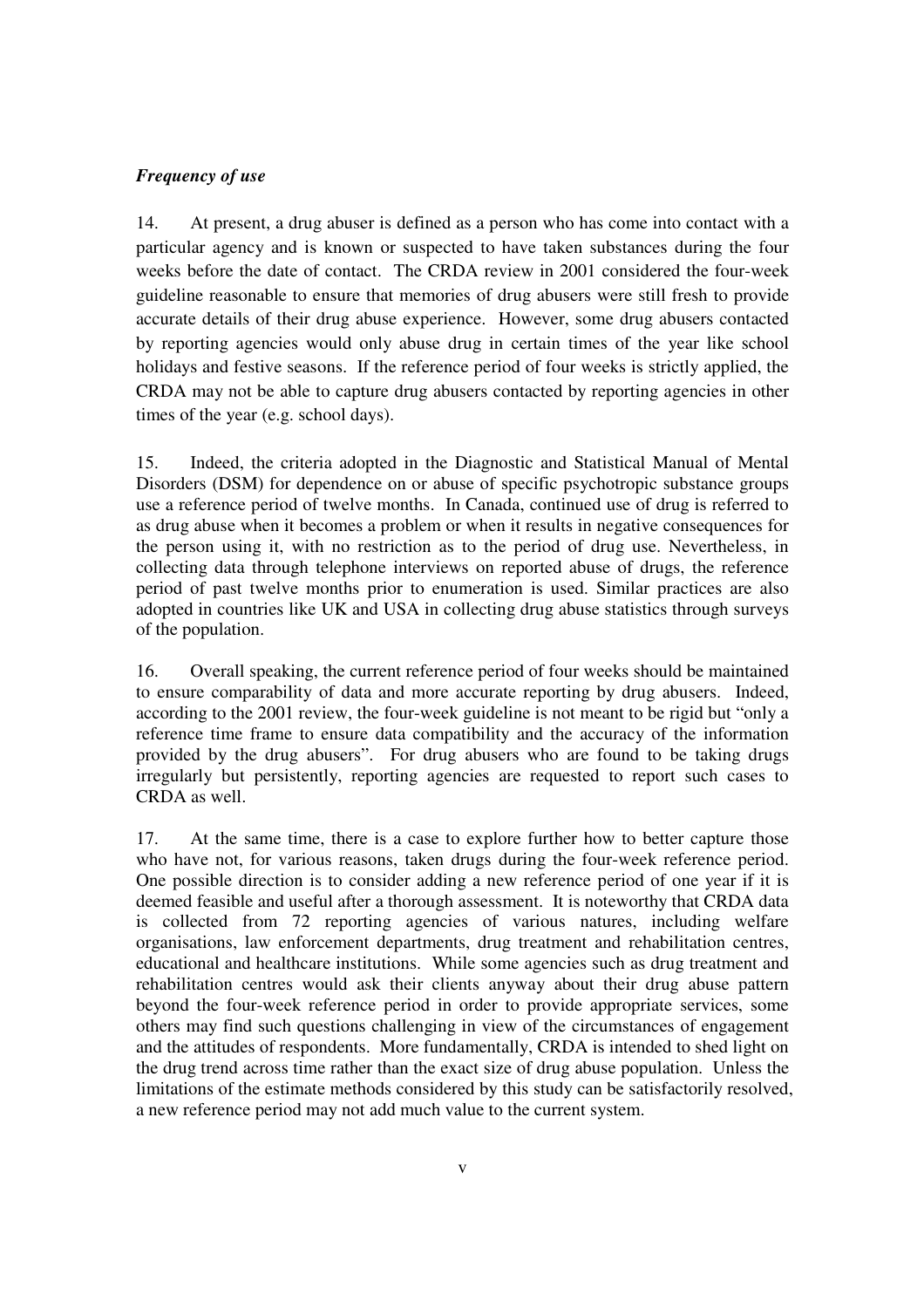18. To sum up, *while the current reference period of four weeks prior to contact by reporting agencies should be maintained, consideration can be given to introducing an additional reference period of one year*. Before introducing such a change, a thorough assessment of the feasibility and usefulness should be conducted. There should also be consultation with reporting agencies and users of the CRDA data.

#### *Legal status of the substance used*

19. No specific requirement is included in the current definition on the legal status of drugs or substances used. This is consistent with practices adopted in countries reviewed and the anti-drug policy of Government. Besides, for reporting agencies in the medical and social systems, their concern is on the service needs of their drug abuse clients, rather than the legal status of the drugs or substances their clients have taken. *It is suggested not to include the legal status of the substance used in the definition of drug abuser.*

#### *Clinical diagnosis*

20. In providing services to drug abusers, reporting agencies in the medical system would undoubtedly take steps to assess the clinical conditions of drug abusers, including whether they have drug dependence, physically or mentally. It is conceivable that reporting agencies in the social system would undertake similar assessment. For reporting agencies in law enforcement departments, they should have similar medical assessment of the health conditions of the drug abusers, such that special arrangements could be made when the drug abusers are put under their custodial care.

21. It is reckoned that gathering information on drug dependence and abuse will pose additional reporting burden on reporting agencies, at the risk of reducing incentives of reporting agencies to submit drug abuse data to the CRDA. There will be a need to train frontline staff responsible for reporting data to the CRDA on assessing drug dependence and abuse of their clients. The costs involved on the part of reporting agencies will not be insignificant. Thus, the expected benefits to be derived from having information on drug dependence and abuse should be weighed against the likely costs involved. *It is recommended that the benefits and costs of collecting information on drug dependence and abuse, following ICD codes and DSM diagnostic criteria, by reporting agencies should be examined and the feasibility investigated.* 

22. It was noted by researchers that measures of drug dependence devised based on ICD codes and DSM diagnostic criteria were not commonly used by data sources in the UK. The applicability of such measures in Hong Kong should be thoroughly examined and if found suitable, promoted to all relevant data sources.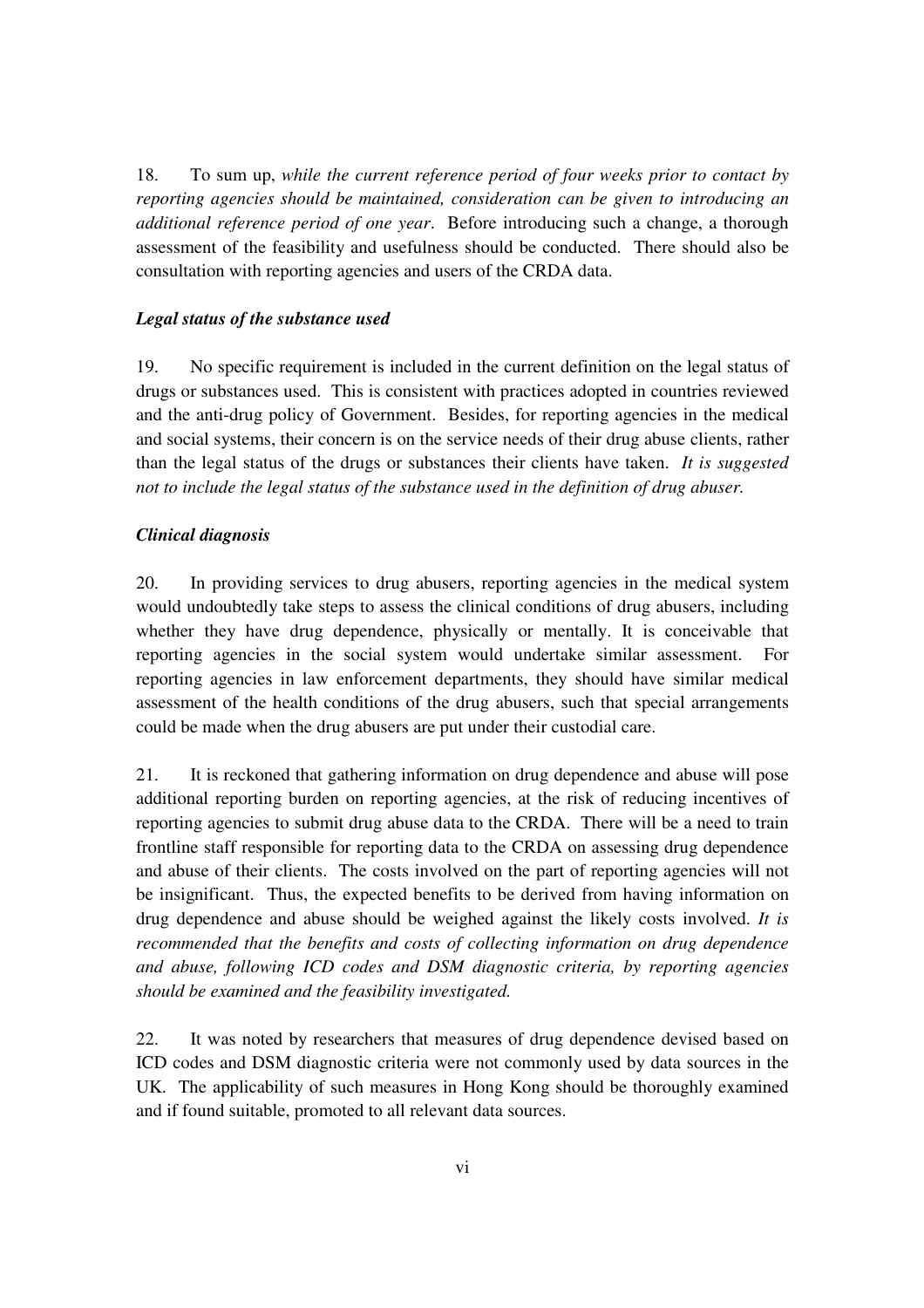# **Estimation methods**

23. There are various methods available for estimating the prevalence of drug use, including population-based surveys, case-finding studies, capture-recapture methods, multiplier techniques, nomination techniques (including snowball sampling), synthetic estimates based on social or demographic variables assumed to have correlation with drug prevalence and a variety of more sophisticated statistical modeling approaches.

## *Case-finding method*

24. Case-finding is a standard epidemiological method for obtaining an adequate number of cases for observation and research. As there is no single way or information source which can find all or at least most drug users, a combination of different strategies is needed. Multi-sources information is one method widely used to overcome the lack of completeness and representativeness of a single source and can provide estimates of the prevalence of drug users. When different sources are combined, there is considerable risk of over-estimating the total number of cases unless personal identifiers are available on a reliable and standardized way in all sources to enable the identification and removal of duplicates.

25. Case-finding is applicable to study drug use for several reasons. Firstly, drug use is rare. Secondly, as an illegal activity, it is largely hidden. Therefore, general population sample survey techniques will be too costly, inefficient, and may be ineffective for identifying drug users. Thirdly, a readily-made sampling frame or register does not exist, which, in part, is the reason for carrying out a case-finding study. The CRDA is indeed an example of the case-finding method.

## *Capture-recapture method (CRM)*

26. The capture-recapture method involves "capturing" a random sample which is then "marked" and returned to its habitat. Subsequently, a second random sample is "recaptured" and the number of those marked from the first sample is observed. The ratio of marked sample size to the recaptured sample size is assumed to be the same as the ratio of the first captured sample to the total population.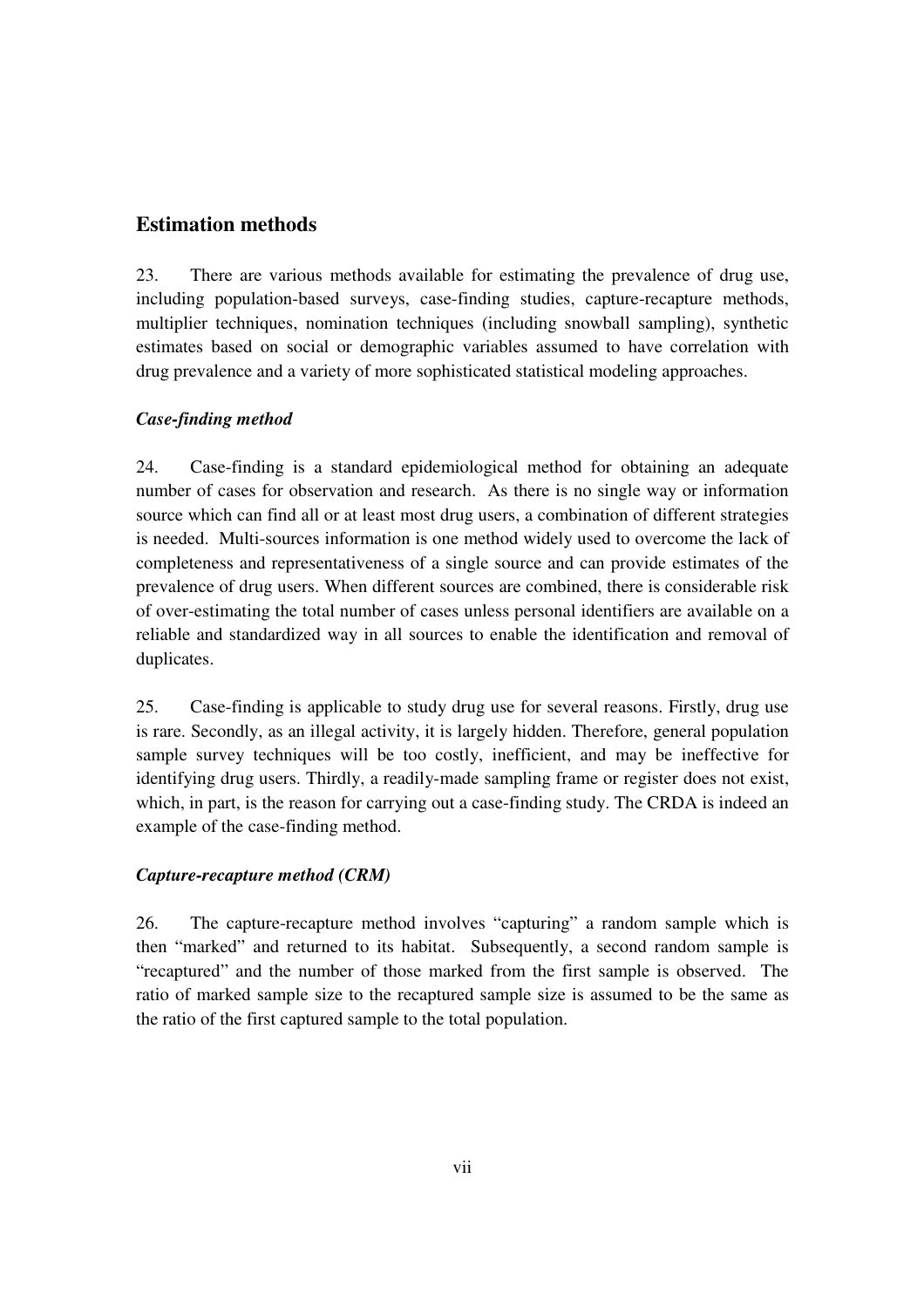27. It should be noted that the following assumptions of the method are important for its success:

- a) The population under study must be closed, in the sense that individuals do not enter or leave the population during the study period;
- b) The samples must be randomly selected and the probability of each individual being selected must be the same in each sample;
- c) The samples must be mutually independent.

28. As not all of the above conditions can be met in reality, researchers have attempted to use multiple data sources for circumstances where the probabilities of selection are not the same (condition b) above) or that the samples are not mutually independent (condition c) above).

#### *Multiplier method (MM)*

29. The multiplier method involves applying a "multiplier" to a "benchmark" (the total of a sub-group of the drug-using population). The most commonly used "benchmark" is the total number of drug-related deaths (or mortality data). However, it is usually difficult for mortality data to show all deaths that are related to drug abuse. As mortality and hospitalization due to health problems arising from the use of drugs are not recorded as drug related incidents, this method is considered not applicable in Hong Kong.

#### *Nomination method*

30. The principles involved in using the nomination method specifically to estimate the prevalence of drug abuse are the same as the multiplier method. The sampled members are asked to name or nominate drug-abusing acquaintances and to say whether these acquaintances have been in touch with drug treatment centres, health services or any other similar body, within a stipulated time period.

31. Due to confidentiality considerations, the nomination method which relies on a sample of drug abusers to nominate drug-abusing acquaintances, is not likely to be feasible. Reporting agencies are also reluctant to approach their clients to seek their consent for the release of personal information for the purposes of the study, for fear that doing so would ruin the relationship with their clients and increase reluctance on the part of their clients to report their information to them.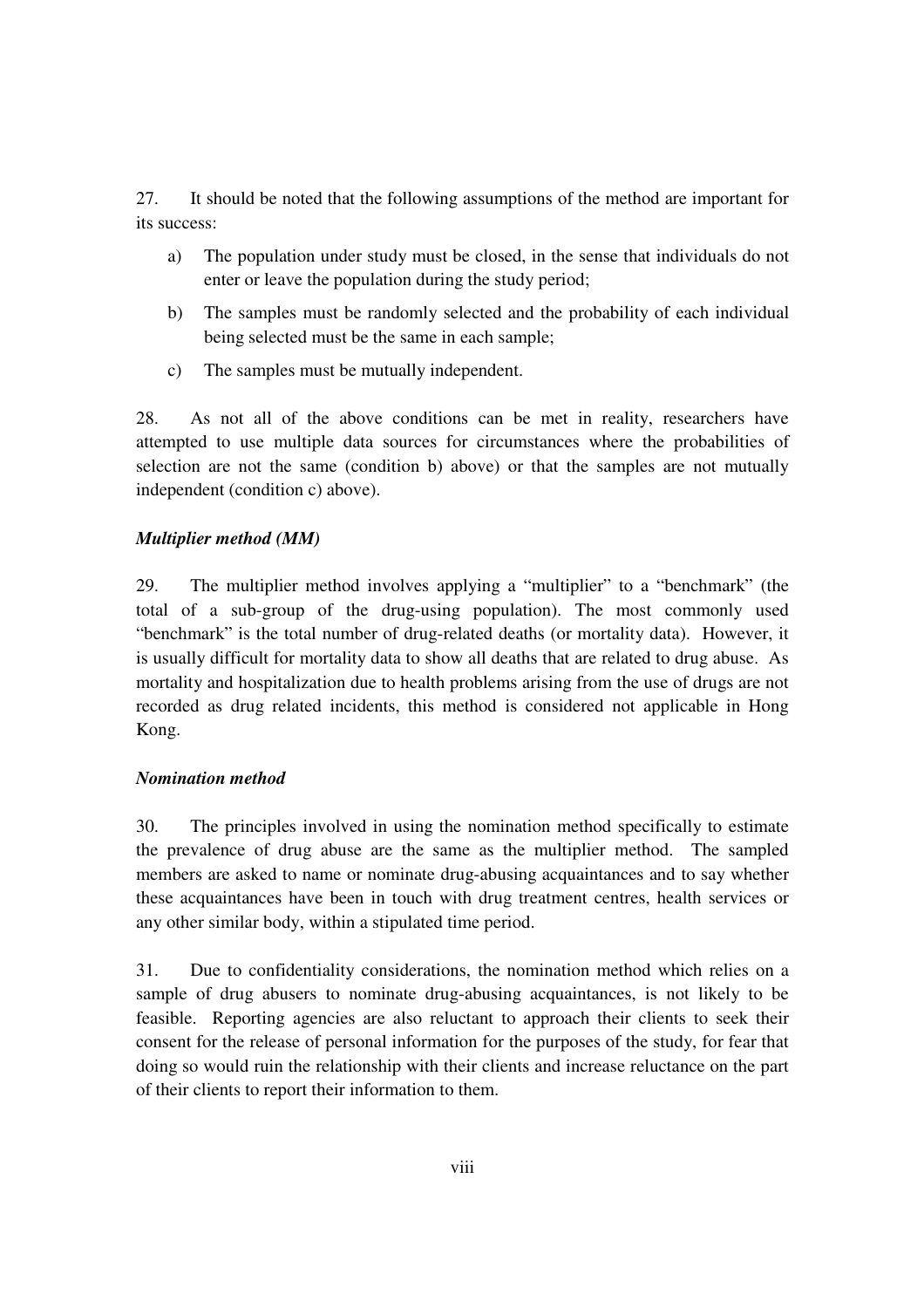# **Simulation runs of the "capture re-capture method" (CRM)**

#### *Data source*

32. To test the CRM, the anonymous list of CRDA records is divided into different datasets. Based on the datasets, a number of CRM models were run.

- a) Stratification of the list into male and female;
- b) Twelve datasets of previously reported and newly reported cases in each of the twelve-year period from 2000 to 2011 for males and another twelve sub-sets for females;
- c) For each dataset, information contained in the list includes reported year, year of birth, ethnicity, type of substances and frequency of use, as well as an indication on the categories of reporting agencies.

#### *Two-source capture-recapture models*

33. Taking the CRDA as a one combined, single data source, the capture-recapture estimation was conducted.

#### *Estimation by gender –*

34*.* One of the conditions for the capture-recapture approach is that the samples must be randomly selected and the probability of each individual being selected must be the same in each sample. However, it is believed that the probability of recapturing male and female drug abusers is likely to be different. To reduce heterogeneity, separate capturerecapture models were run for male and female drug abusers.

35. The precision level of the estimates obtained from the two-source capturerecapture models is quite high. The estimate ranges within  $\pm 1.8\%$  (for males) and  $\pm 5.3\%$ (for females) of the estimate at 95% confidence.

#### *Estimation by gender and age group –*

36. To further minimize heterogeneity due to different recapture probabilities, separate capture-recapture models were run for drug abusers of different age-sex groups. Findings of the models would not only produce estimates of the number of drug abusers by age groups but also as a counter-check to the estimates computed above.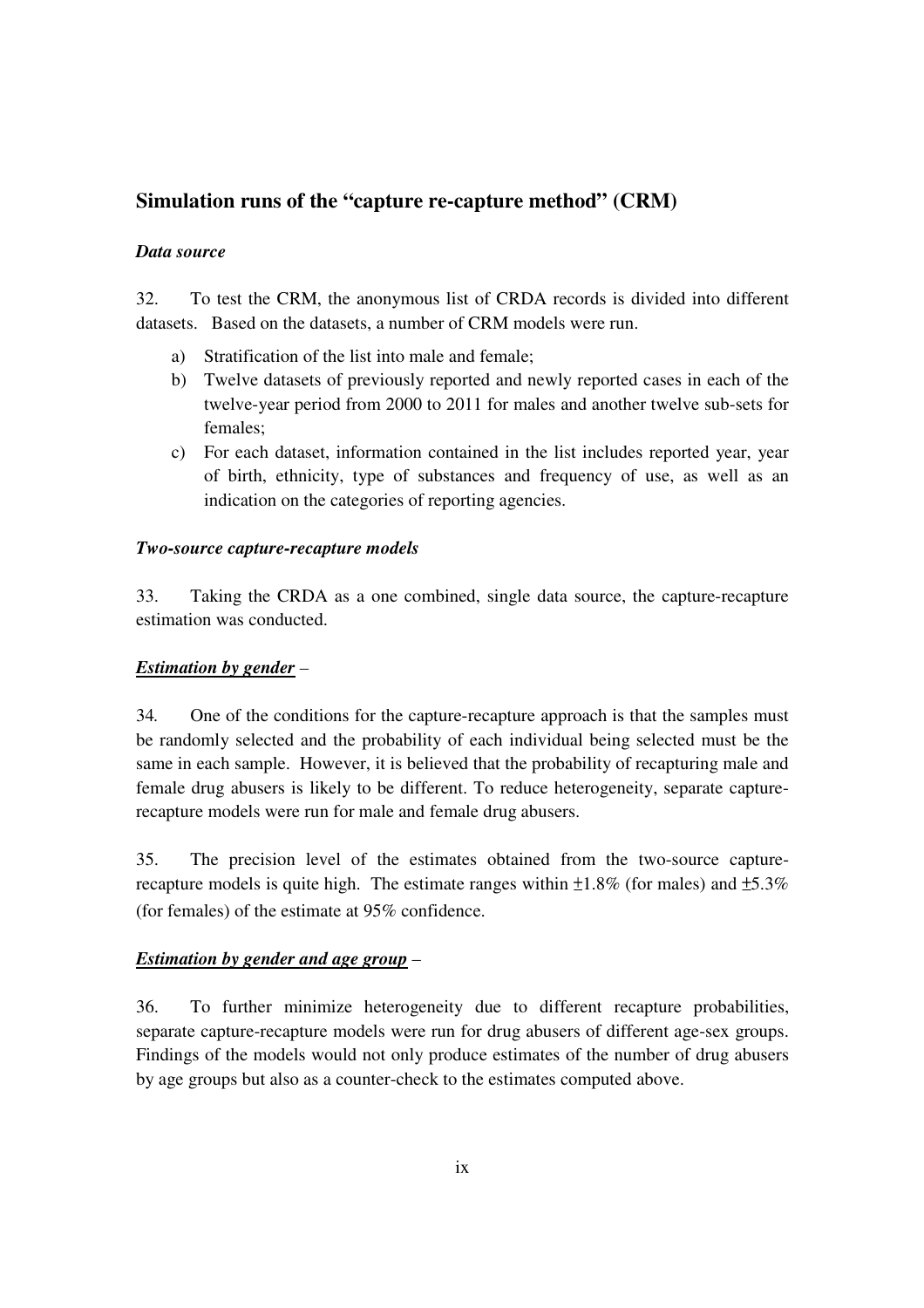37. The precision level of the estimates obtained from the two-source capturerecapture models, with separate estimates computed for different age groups, is quite high. At 95% confidence, the estimate ranges within  $\pm 1.7\%$  (for males) and  $\pm 5.0\%$  (for females). This level of precision is considered quite acceptable.

#### *Estimation by gender and types of drugs –*

38. Drug abusers were classified into opiate and non-opiate users in the model. The precision level of the estimates obtained from the two-source capture-recapture models, with separate estimates computed for opiate and non-opiate drug abusers, is also quite high. At 95% confidence, the estimate ranges within  $\pm 1.5\%$  (for males) and  $\pm 4.1\%$  (for females).

39. Findings based on simulation runs described above show that the margin of estimation errors for a two-source CRM is very small.

#### *Four-source capture-recapture model*

40. Attempts have been made to minimize heterogeneity by estimating separately the number of drug abusers by gender, age, types of drugs used and ethnicity by classifying reporting agencies into four different categories. However, the precision level of the estimates obtained from the four-source capture-recapture models is quite low, and is considered not quite acceptable.

#### *Three-source capture-recapture model*

41. Attempt has made to reclassify reporting agencies such that those with similar recapture probabilities are grouped into one single source. Again, the precision level of the estimates obtained from the three-source capture-recapture models is quite low, and is considered not quite acceptable.

## **Comparing estimates derived from different models**

42. Making use of an anonymous list of drug abusers extracted from the CRDA, different capture-recapture models were tested and compared. The salient findings are summarized below:

a) Based on three-source and four-source capture-recapture models and using log linear regression techniques, separate estimates of the number of male and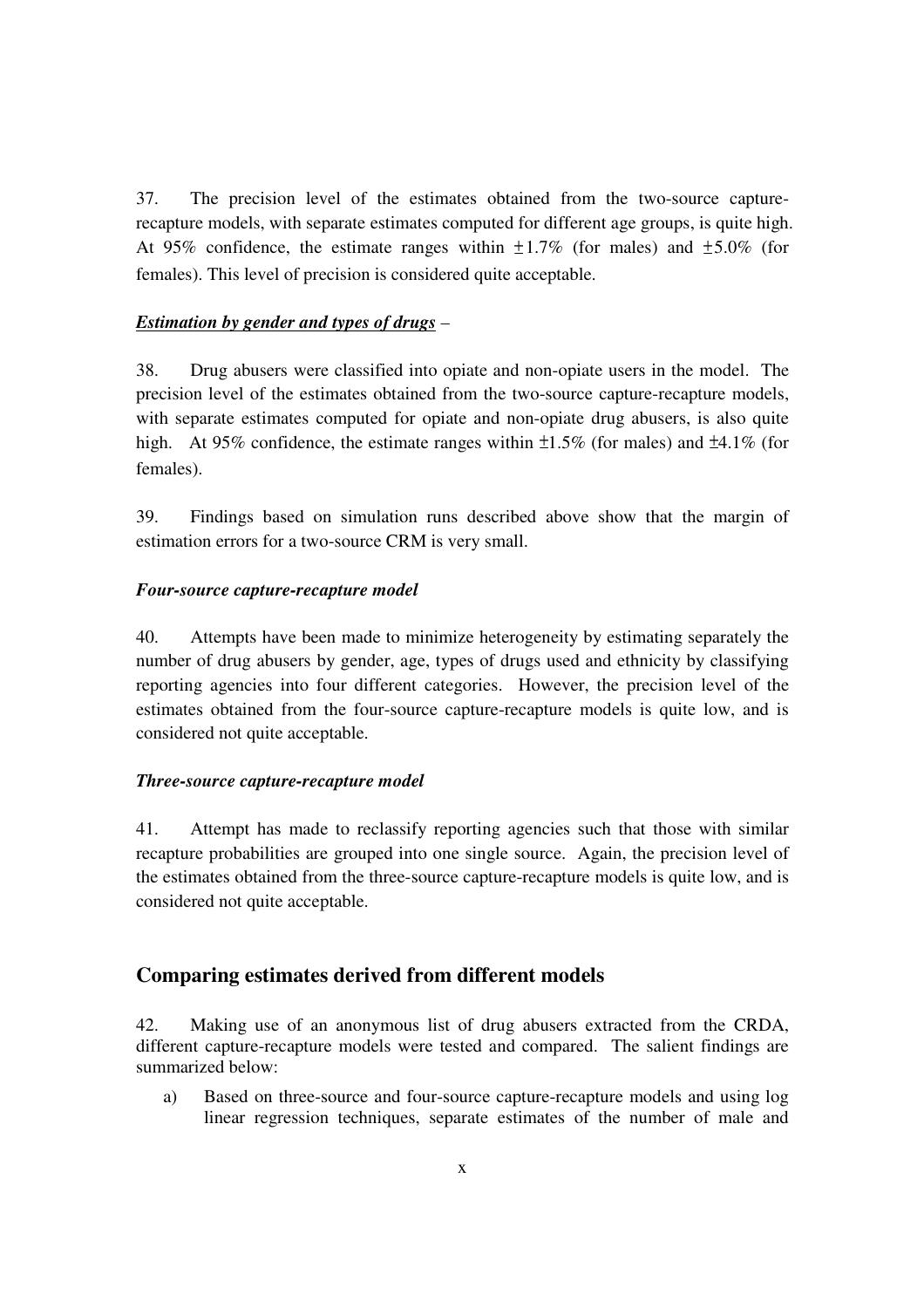female drug abusers were computed. However, no valid model could be selected for a number of years during the study period from 2001 to 2011. Besides, the margin of estimation errors is found to be unacceptably large;

b) Based on two-source capture-recapture models, four sets of estimates were computed separately for male and female drug abusers for each year during the study period from 2001 to 2011. The margin of estimation errors is very small. *Thus, the two-source capture-recapture model is proposed to be adopted*.

43. By adopting the two-source capture-recapture models, different sets of estimates were obtained by computing four sets of separate estimates for gender only, gender-age, gender-ethnicity and gender-types of drugs used. For male drug abusers, the estimates derived by the capture-recapture models based on gender only and gender-ethnicity are almost the same. The estimates derived from capture-recapture model based on genderage are slightly higher, and those derived from the capture-recapture model based on gender-types of drugs used are much higher. Nevertheless, the patterns of changes are quite similar for all four sets of estimates.

44. For female drug abusers, the estimates derived by the capture-recapture models based on gender and ethnicity are almost the same. The estimates derived from capturerecapture model based on gender-and-age are slightly higher during the period from 2002 to 2005 and are almost the same as those derived based on gender and ethnicity for the years 2006 – 2011. The estimates derived from the capture-recapture model based on drug types are higher except for the year of 2004. Nevertheless, the patterns of changes are quite similar for all four sets of estimates.

#### **Recommended methodology for estimating the number of drug abusers**

45. As discussed above, estimates derived from the four-source and three-source capture-recapture models are subject to unacceptably large margins of estimation errors, while precision levels for those derived from the two-source capture-recapture models, with separate estimates by gender, gender-age, gender-ethnicity and gender-types of drugs used, are much higher. As noted by researchers, using many sources capturerecapture techniques and log-linear modeling was considered too complex. On the other hand, the use of two-source capture-recapture techniques when appropriate, allowed for more simplified analysis. *In view of the above findings, it is proposed to adopt the twosource capture-recapture methodology in estimating the number of drug abusers.* 

46. Given that the three models produce estimates which are quite close to each other, *it is recommended that estimates based on the two-source capture-recapture with breakdowns by gender, ethnicity and drug type should continue to be compiled, to*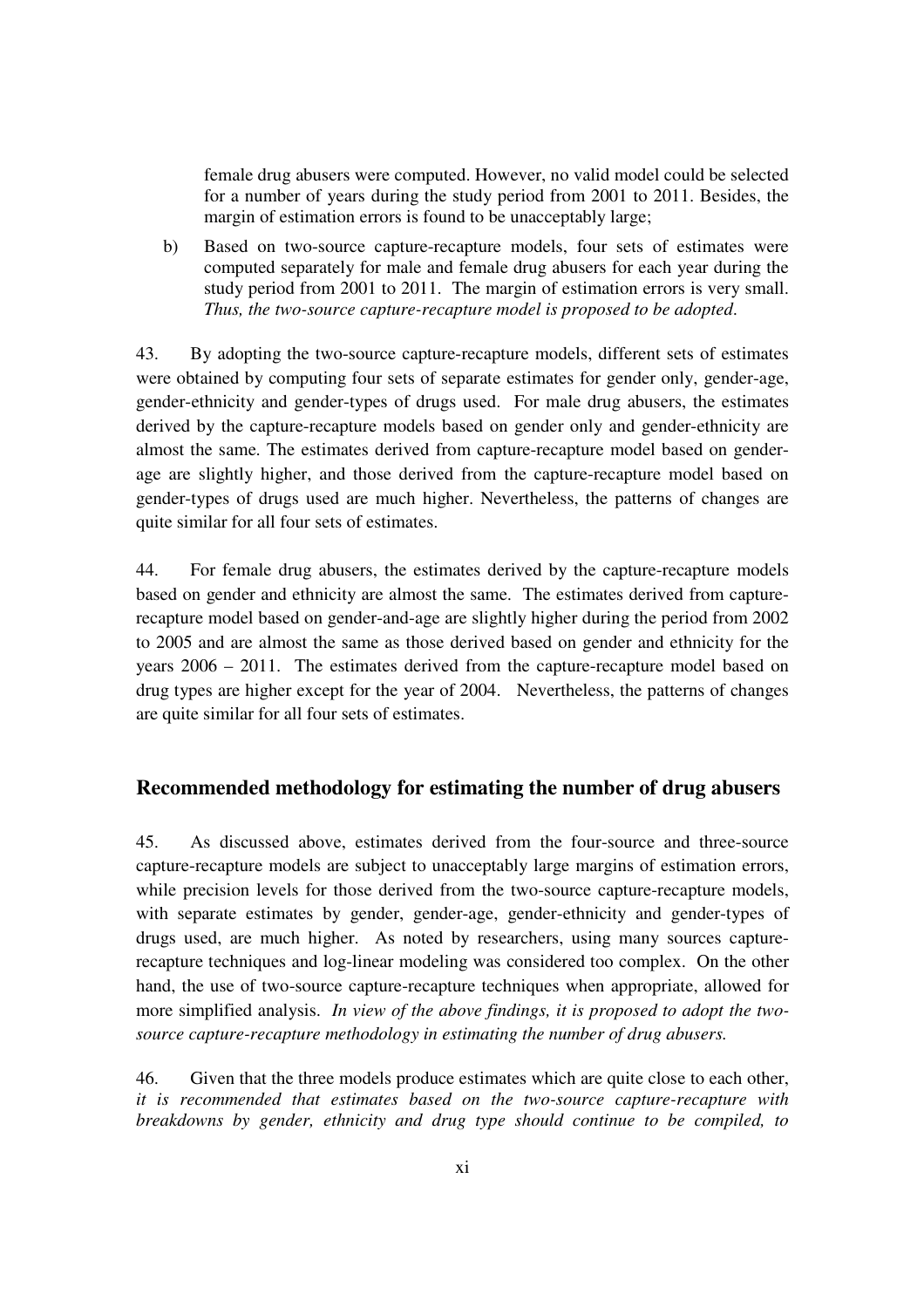*provide a rough indication of the size of sub-groups of interest and relevant to policy formulation (e.g. the number of non-opiate drug abusers)*. As re-runs of the three models, based on updated data obtained from the CRDA may be performed in-house, *the cost involved is not likely to be significant.* 

47. Attempts may be made to re-run the CRM models with more detailed breakdown by say gender-age groups (e.g. male drug abusers aged  $30 - 35$ ). While such estimation is possible, the estimates derived will be subject to higher estimation errors due to smallness of the sample size and tend to be unstable. It is suggested that the overall estimates by three broad age groups (namely below 21,  $21 - 50$  and above 50) and separately by gender above should be used as control totals.

48. Three other methods in estimating the size of the drug abuse, namely the casefinding, multiplier and nomination method, have been examined in this research. As noted above, the CRDA is in fact a notable example of the case-finding method. For the multiplier method, it has been used to serve as a counter-check of the reliability of estimates derived from the capture-recapture method, making use of statistics on the number of arrests related to drug offenses. As discussed above, statistics on drug related arrests or mortality arising from the use of drugs suffer from a number of limitations rendering such statistics unsuitable for the purposes of multiplier method. Reluctance on the part of reporting agencies to seek consent from drug abusers to participate in surveys or interviews required for the purposes of the nomination method also severely reduce the usefulness of this method in estimating the size of the drug abuse population. *In the circumstance, the multiplier and nomination method are not recommended for the purposes of estimating the size of the drug abuse population.* 

### **Limitations**

49. The success of the CRM depends on a number of assumptions which cannot be made in reality. For example, the drug abuse population in Hong Kong can hardly be closed, as there are individuals leaving through mortality or migration. Each year, there are people beginning to take drugs, thus joining the drug abuse population. Besides, the samples of drug abusers selected from the drug abuse population through the use of the CRDA are not random samples. Furthermore, the probability of reporting agencies contacting again the drug abusers who have been reported by, say, the Correctional Services Department will be much lower than that for drug abusers who have been reported by, say, outreach social workers, as drug abusers in the former case will mostly likely be in the custodial care provided by the Correctional Services Department and will unlikely be contacted again by other reporting agencies. In other words, the samples are not mutually independent.

50. To meet the condition that the population under study must be closed, researchers have attempted to shorten the reference period. In the present study, the reference period